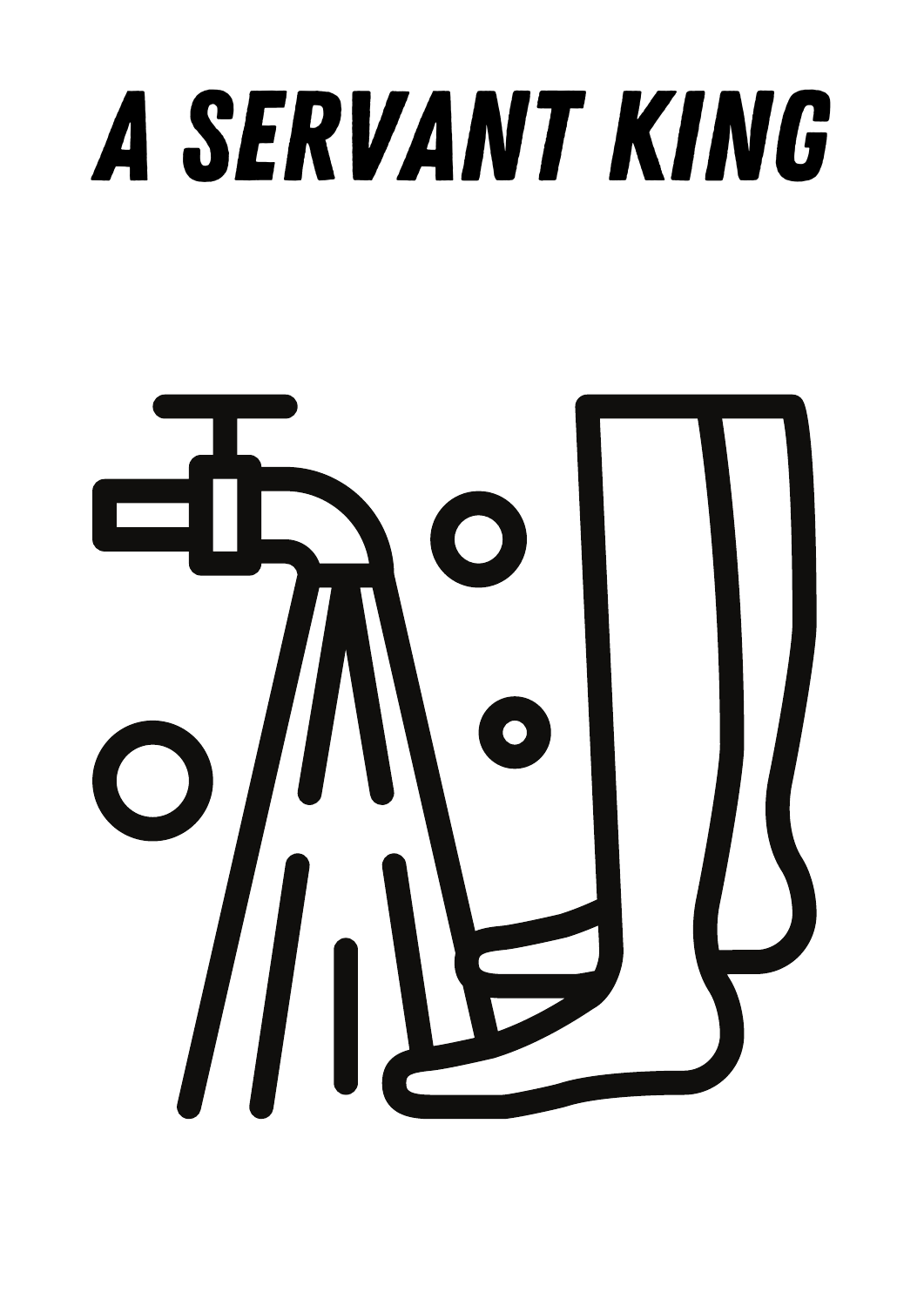'In his very nature he was God. Jesus was equal with God. But Jesus didn't take advantage of that fact. Instead, he made himself nothing. He did this by taking on the nature of a servant. He was made just like human beings. He appeared as a man. He was humble and obeyed God completely. He did this even though it led to his death. Even worse, he died on a cross!'

Philippians 2:6-8

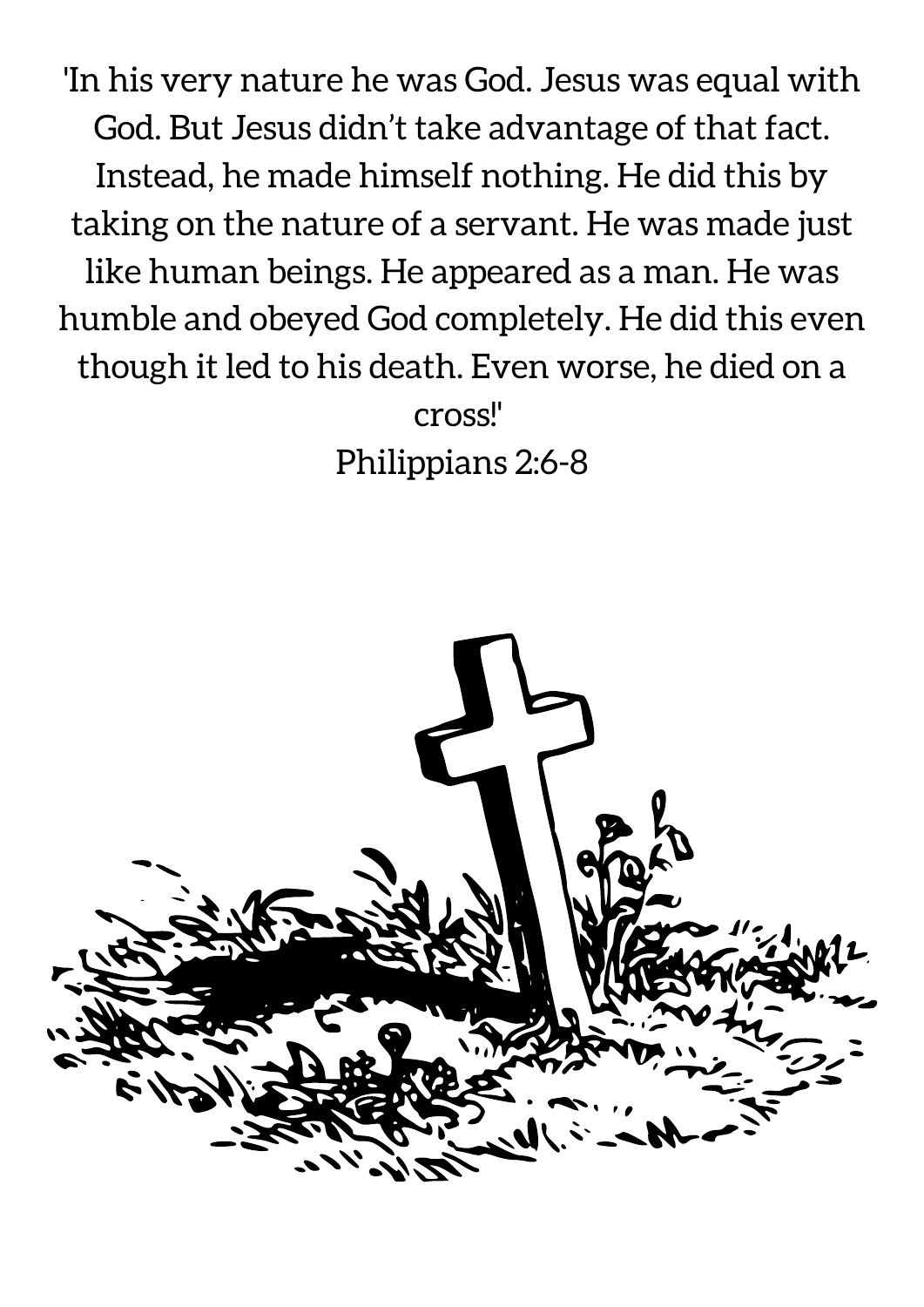'It was just before the Passover Feast. Jesus knew that the time had come for him to leave this world. It was time for him to go to the Father. Jesus loved his disciples who were in the world. So he now loved them to the very end. They were having their evening meal. The devil had already tempted Judas, son of Simon Iscariot. He had urged Judas to hand Jesus over to his enemies. Jesus knew that the Father had put everything under his power. He also knew he had come from God and was returning to God. So he got up from the meal and took off his outer clothes. He wrapped a towel around his waist. After that, he poured water into a large bowl. Then he began to wash his disciples' feet. He dried them with the towel that was wrapped around him. He came to Simon Peter. "Lord," Peter said to him, "are you going to wash my feet?" Jesus replied, "You don't realize now what I am doing. But later you will understand." "No," said Peter. "You will never wash my feet." Jesus answered, "Unless I wash you, you can't share life with me." "Lord," Simon Peter replied, "not just my feet! Wash my hands and my head too!" Jesus answered, "People who have had a bath need to wash only their feet. The rest of their body is clean. And you are clean. But not all of you are." Jesus knew who was going to hand him over to his enemies. That was why he said not every one was clean. When Jesus finished washing their feet, he put on his clothes. Then he returned to his place."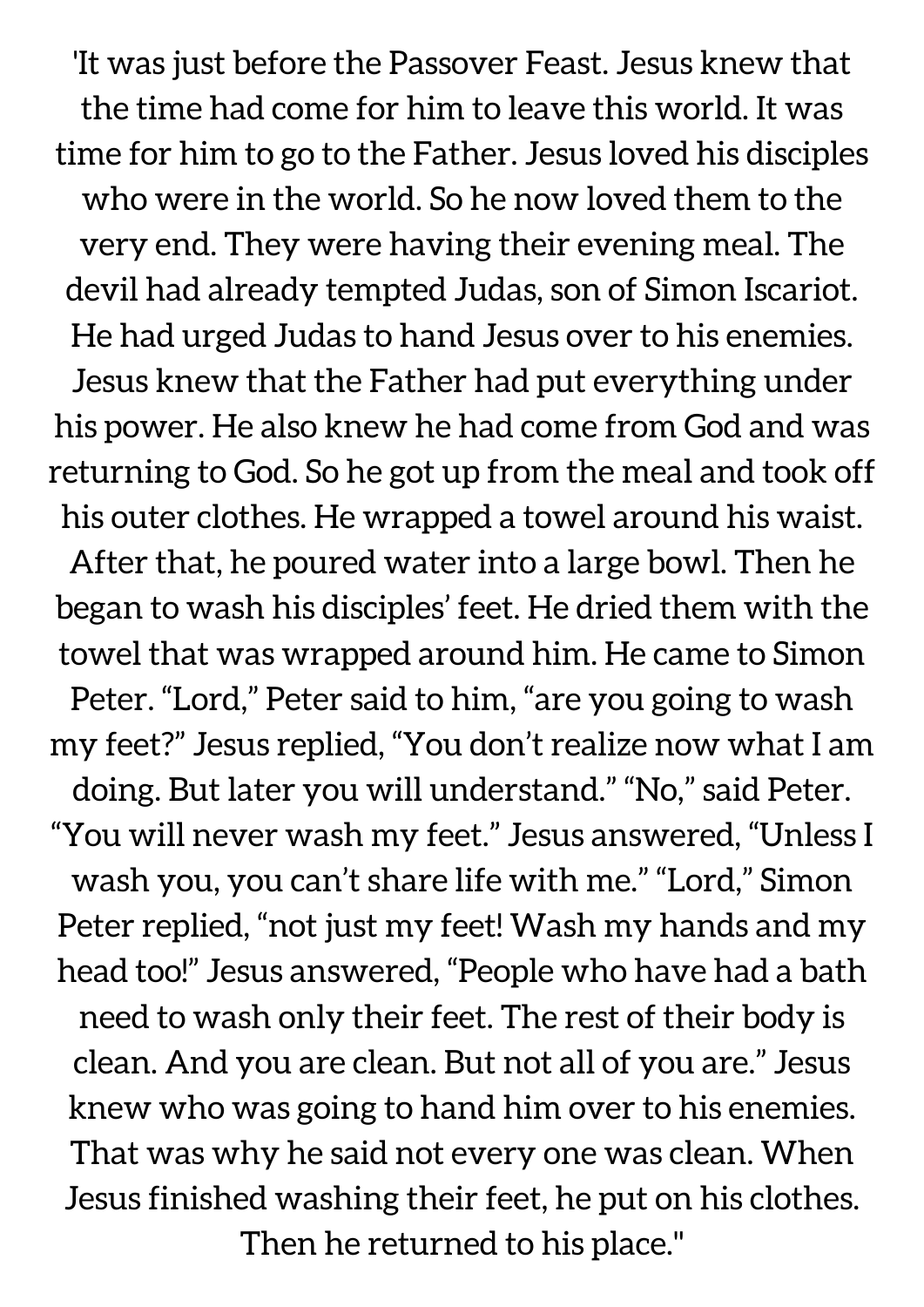"Do you understand what I have done for you?" he asked them. "You call me 'Teacher' and 'Lord.' You are right. That is what I am. I, your Lord and Teacher, have washed your feet. So you also should wash one another's feet. I have given you an example. You should do as I have done for you. What I'm about to tell you is true. A slave is not more important than his master. And a messenger is not more important than the one who sends him. Now you know these things. So you will be blessed if you do them."

John 13:1-17